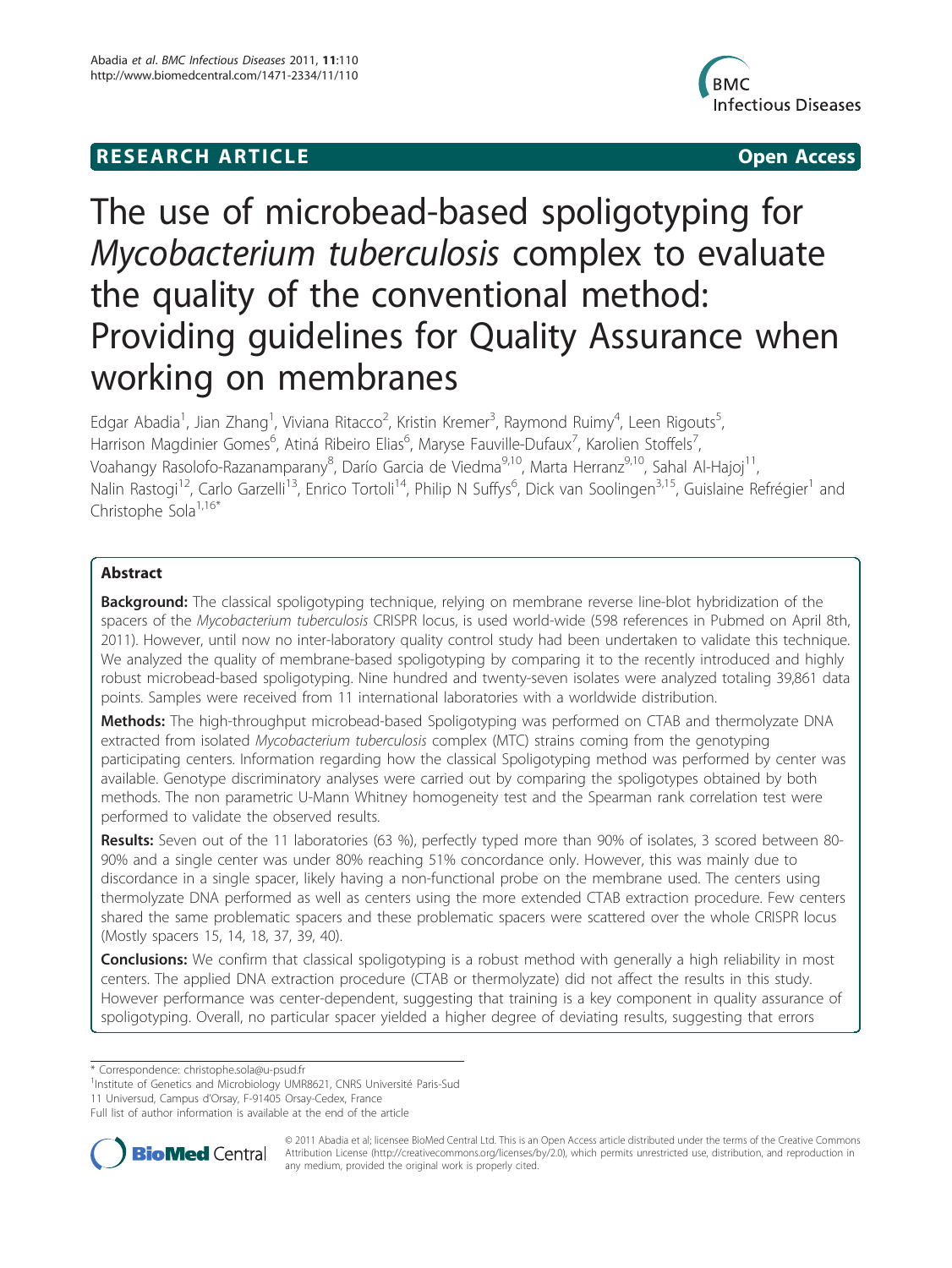occur randomly either in the process of re-using membranes, or during the reading of the results and transferring of data from the film to a digital file. Last, the performance of the microbead-based method was excellent as previously shown by Cowan et al. (J. Clin. Microbiol. 2004) and Zhang et al. (J. Med. Microbiol. 2009) and demonstrated the proper detection of spacer 15 that is known to occasionally give weak signals in the classical spoligotyping.

## Background

Clustered Regularly Interspaced Palindromic Repeats (CRISPRs) are a family of DNA repeats of 21 to 37 bp that are separated by regularly sized, non repetitive unique DNA spacer sequences [[1\]](#page-6-0). CRISPRs are present in the genomes of most bacteria (40%) and archaea (90%) [\[2\]](#page-6-0). It is believed that some spacers originate from mobile genetic elements [[1\]](#page-6-0) and it has been shown that they confer ''immunity'' against bacteriophages and plasmids [[2-4](#page-6-0)].

Studies on the CRISPR region of Mycobacterium tuberculosis complex (MTC) strains started in 1993 [\[5](#page-6-0)]. In 1995, spoligotyping was for the first time mentioned in the article describing the Beijing genotype of  $Myco$ bacterium tuberculosis [[6](#page-6-0)]. In 1997, Kamerbeek et al. provided a standardized reverse line blot hybridization method (spacer oligonucleotide typing = spoligotyping) to genotype MTC complex strains based on polymorphism of this region, and soon after, corresponding membranes were commercialized [\[7,8\]](#page-6-0). Since then, numerous studies have used spoligotyping often combined with others markers to assess the diversity of MTC strains. Spoligotyping appeared especially suitable as a simple and cheap tool to distinguish genotype families of this bacterium. Almost all international spoligotyping results have been submitted to an international database, SpolDB [http://www.pasteur-guadeloupe.fr:8081/SITVIT-](http://www.pasteur-guadeloupe.fr:8081/SITVITDemo/)[Demo/](http://www.pasteur-guadeloupe.fr:8081/SITVITDemo/) that has already been updated 4 times [[8\]](#page-6-0). Recent studies point to the potential use of CRISPR loci for molecular epidemiological studies of other pathogens [[9\]](#page-6-0), and an increased knowledge of these bacterial genomic structures is likely to foster the development of new high-throughput genotyping methods, either for studies on population structure or molecular epidemiology.

While spoligotyping does not differentiate M. tuberculosis isolates with the same level of discrimination as IS6110-RFLP (Restriction Fragment Length Polymorphism) [[10\]](#page-6-0) or MIRU-VNTR (Mycobacterial Interspersed Repetitive Units-Variable Number of Tandem Repeats) [[11\]](#page-6-0) it has several advantages [\[12\]](#page-6-0): i) it relies on a single PCR amplification which requires much less DNA quantities than IS6110-RFLP so that even smear-positive sputum samples can be directly analyzed, ii) up to 40 DNA samples can be analyzed within one day with the classical method and up to 186 with the novel microbeadbased spoligotyping that has proven very reliable [[13](#page-6-0),[14](#page-6-0)], iii) isolates with less than 6 copies of the IS6110 insertion element are better discriminated by spoligotyping than by IS6110-RFLP typing, and iv) spoligotyping patterns can distinguish between main lineages and sublineages within the M. tuberculosis complex (MTC) making them phylogenetically informative except in the rare cases where the exact same deletions (covering the exact same spacers) occurred by convergent evolution  $[9,14-17]$  $[9,14-17]$ .

The classical spoligotyping described by Kamerbeek et al. revised by van Embden et al. is a robust method with an intra-laboratory reproducibility over 90% in well-trained laboratories [[7](#page-6-0),[18](#page-6-0)]. However it can be affected by several issues: (i) it relies on the quality of the pre-prepared membrane and this has proven difficult even when commercialized; (ii) spoligotyping does not yield black or white results and reading is sometimes subjective; only results double checked by experienced staff seem reliable but this technically demanding procedure is not always implemented in specialized labs, (iii) the repeated use of the same membrane may be the cause of technical artifacts, (iv) data entry and classification are performed manually with an increased likelihood of errors during transcription [[19\]](#page-7-0). All these issues might have impaired reliability in international genetic databases that have been compiled so far (SpolDB projects).

The transfer of the classical spoligotyping method into an advanced platform represents a technical progress because it allows to produce a numerical raw result format and a standardized signal/noise cut-off determination, ensuring both a high throughput and an high quality [[13,14](#page-6-0)].

Hence, the aims of this study were to: (i) retrospectively assess the global quality of spoligotyping results that have been produced in various laboratories worldwide during a decade by comparing their data with those provided by the new, highly reliable system, (ii) give a feedback to the laboratories about their data production quality, (iii) solve uncertainties on samples in which centers are not confident, (iv) study if the DNA extraction procedure may influence membrane-based spoligotyping results, (v) assess the possible contribution of the microbead-based technique to an increased quality of services in molecular epidemiological studies. Altogether, this article identifies the main pitfalls in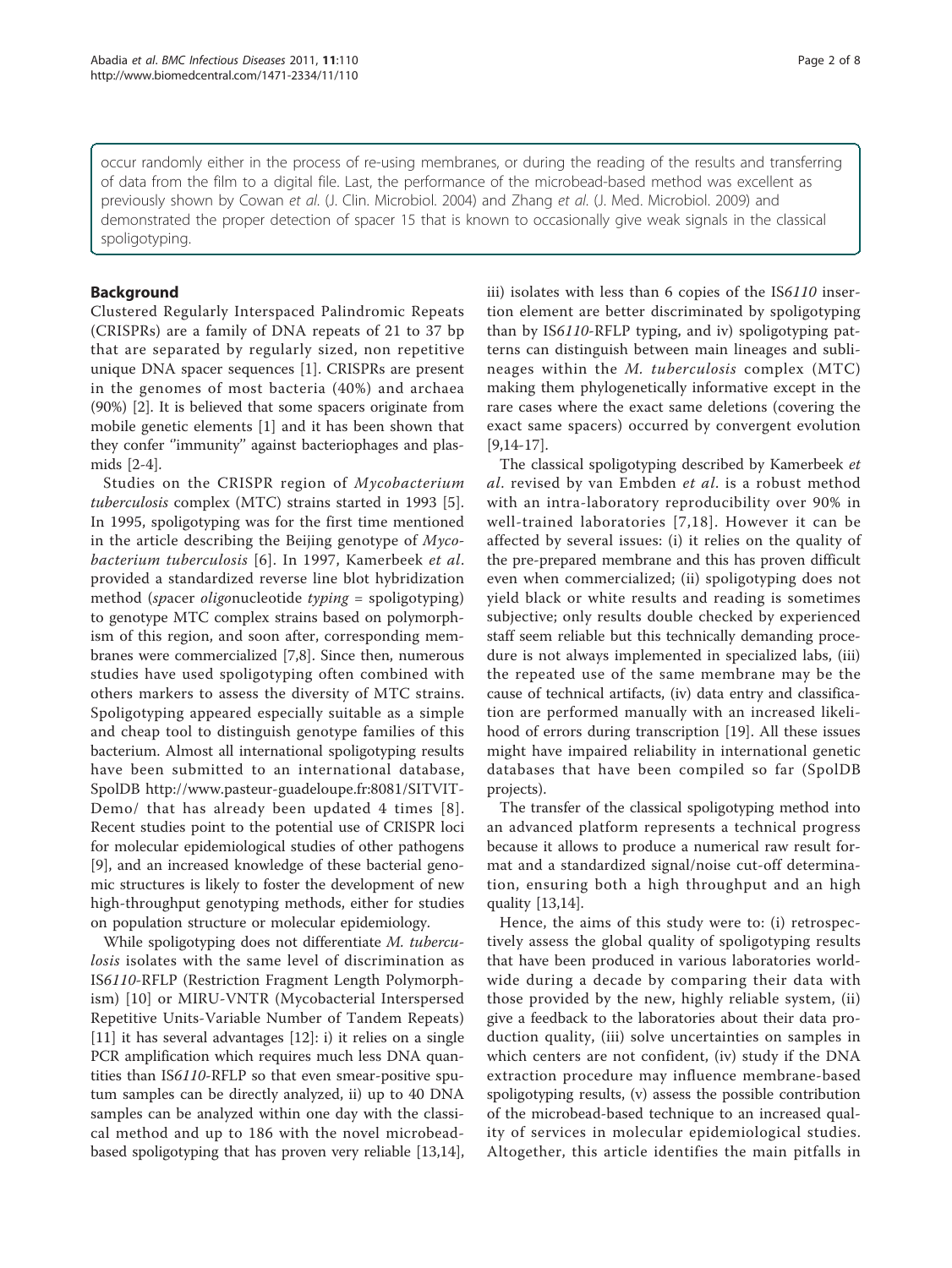CRISPR data production, at a time when tuberculosis spoligotyping still inflates and is transferred towards other micro-organisms.

## Methods

#### **Oligonucleotides**

The capture probes for microbead-based spoligotyping are identical to the ones from the membrane-based spoligotyping technique with minor modifications to correct some sequences from the original set [[7](#page-6-0),[18\]](#page-6-0). All capture oligonucleotides (Eurogentec, Liège, Belgium) were modified at the 5' terminal amino group by a twelve carbon spacer linker to obtain the adequate free space between the microspheres and the oligonucleotides (increase of gyration radius).

## Spoligotyping PCR protocol

PCR (25 μl total) was performed for 20 cycles for CTAB DNA [\[7\]](#page-6-0) and 25 cycles for thermolyzates using 2 μl of tested DNA.

## Hybridization

Was done in TMAC buffer at 52°C for 10 minutes as described before by Zhang et al. [[14\]](#page-6-0).

#### Data analysis

For each spacer, hybridization signals were recorded as RFI (Relative Fluorescence Intensity) values and were transformed in a binary code (presence/absence) using a signal/noise cut-off value of 2 times the lower values' group. Octal codification and SpolDB4 lineage identification were assigned to each spoligotype. Spoligotypes generated by the membrane technique were compared to the Luminex generated spoligotypes, spoligotype by spoligotype and spacer by spacer. The first comparison allowed determining perfect matches  $(pm)$ , *i.e.* obtaining exactly the same spoligotype by both methods (identical results for 43 over 43 spacers). The percentage of perfect matches in a center is calculated as the number of isolates with pm divided by the total number of isolates provided by the center. The second comparison dealing with individual datapoints (or spacers) was represented by the rate of difference (rd). This rd index indicates the number of discordant data points for the total number of data points analyzed per center: e.g. if 8 of 100 DNAs tested show discordant results in 2 spacers the rd value equals  $8*2*100/(100*43) = 0.37%$ .

We also investigated if some spacers were more prone to errors (see additional file [1\)](#page-6-0). Problematic spacers were defined as spacers having exhibited at least one discrepancy in a center. Consecutive problematic spacers are referred to as "blocks" of problematic spacers.

#### Mycobacterial isolates, DNA extraction

DNA samples were provided by 11 centers that perform membrane-based spoligoyping as a routine procedure: i) Buenos Aires - Argentina (Servicio de Micobacterias, Instituto Nacional de Enfermedades Infecciosas, ANLIS "Carlos G. Malbran", Buenos Aires, Argentina); ii) Pisa-Italy (Università di Pisa. Dipartimento di Patologia Sperimentale, Biotecnologie Mediche, Infettivologia e Epidemiologia) and the Regional Reference Center for Mycobacteria, Firenze; iii) Bilthoven - The Netherlands (National Institute for Public Health and the Environment-RIVM); iv) Paris-France (Microbiology Laboratory, Hôpital Bichat-Claude Bernard, AP-HP); v) Madrid-Spain (Servicio de Microbiología Clínica y Enfermedades Infecciosas, Hospital General Universitario Gregorio Marañón); vi) Pointe-à-Pitre - Guadeloupe (TB and Mycobacteria Research Unit, Institut Pasteur de Guadeloupe); vii) Antananarivo-Madagascar (TB reference laboratory, Institut Pasteur de Madagascar); viii) Riyadh-Saudi Arabia (TB Research Unit, Comparative Medicine, King Faisal Specialist Hospital and Research Center); ix) Rio de Janeiro, Oswaldo Cruz Institute Laboratory of Molecular Biology applied to Mycobacteria, Brazil; x) Antwerp-Belgium, Mycobacteriology Unit, Prince Leopold Institute of Tropical Medicine, and xi) Brussels-Belgium, Scientific Institute of Public Health, National Reference Centre of Tuberculosis and Mycobacteria.

These selected strains have a worldwide origin and represent a wide range of MTC genotypes. DNA was extracted using a thermolyzate or a cetyl-trimethylammonium bromide (CTAB) procedure. DNA samples fulfilled the following criterion: samples representative of hard to interpret spoligotypes and samples representative of the work flow, so we could evaluate the benefits of a new platform regarding the classical one on these samples. Most centers had performed spoligotyping using commercial membranes (Ocimum, Hyderabad, India) (except for the laboratories in Institut Pasteur of Guadeloupe, Institut Pasteur of Madagascar, and the University of Pisa). Samples were analyzed in a blind way which means that we did not know the profiles from the membrane-based spoligotyping until we had everything processed by the microbead spoligotyping. We named the centers from 1 to 11 for convenience ranked according to their spoligotyping quality, so this numbering is not correlated with the order in which they are described by name to respect confidentiality. The number of samples included in this study by Center are as follows: 1 (49 samples), 2 (95 samples), 3 (98 samples), 4 (97 samples), 5 (87 samples), 6 (82 samples), 7 (120 samples), 8 (70 samples), 9 (59 samples), 10 (85 samples) and 11 (85 samples).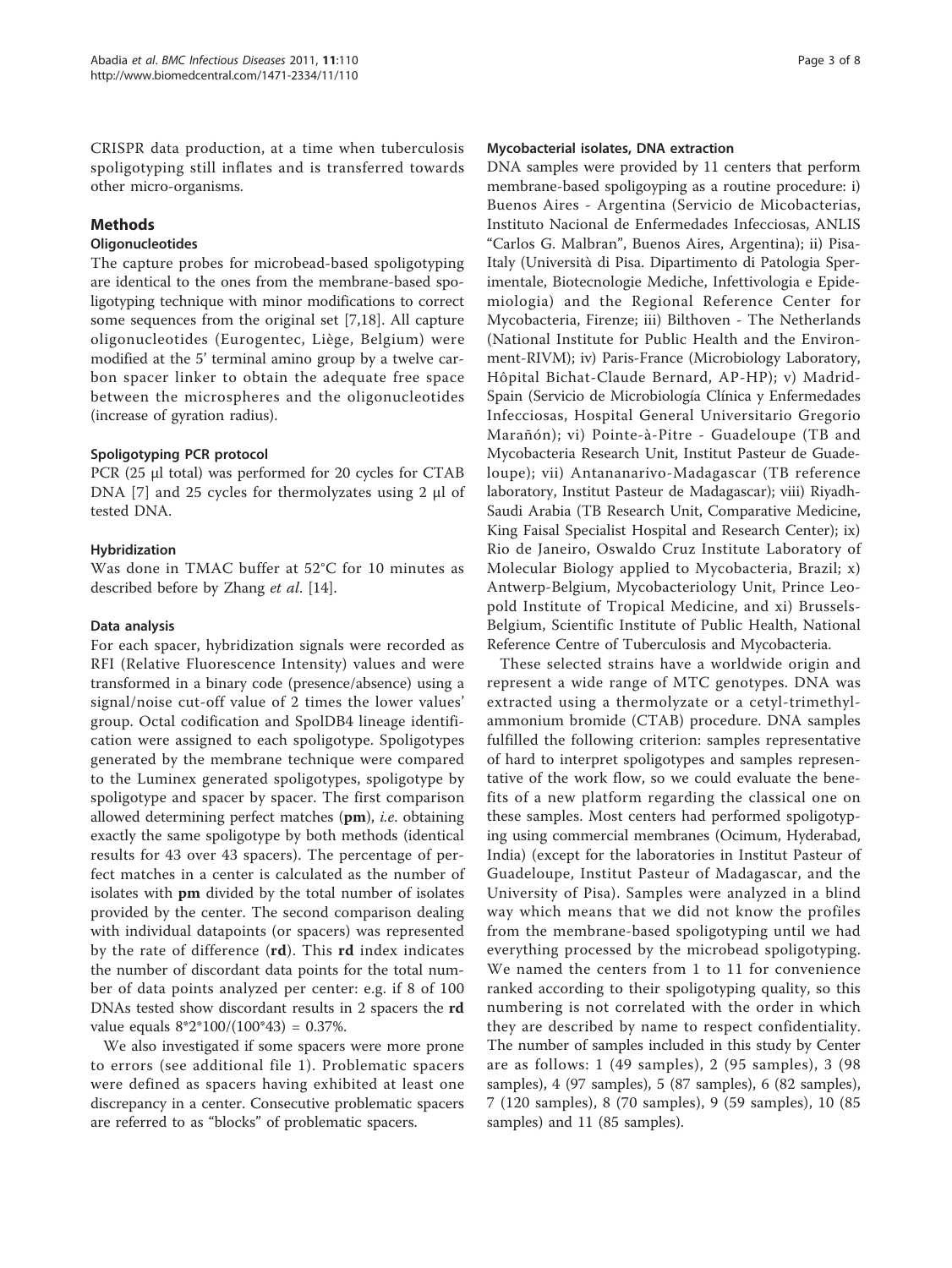#### <span id="page-3-0"></span>Statistical analysis

Homogeneity "Mann-Whitney" non-parametric U test was performed in an Excel sheet and "Spearman rank correlation" test (with Rho and p calculations) was performed using the online tool at [http://www.u707.jussieu.](http://www.u707.jussieu.fr/biostatgv) [fr/biostatgv](http://www.u707.jussieu.fr/biostatgv). df = degrees of freedom, relating the number of independent observations used to compute the statistical parameters.

### Results

Eight centers using commercial membranes and three using in-house made membranes were included in the study, totaling 927 isolates. We performed the microbead-based spoligotyping on Luminex on the same set of DNA samples as a new standard, even though it is clear that only sequencing would provide full reference information on spacer sequences and genomic structure of the Direct Repeat locus, especially in case of doubtful hybridization results for some spacers [[13,14,18](#page-6-0)]. Centers were ranked from 1 to 11 according to their performance. The seven best centers reached over 90% of perfect match (pm = exactly the same spoligotype pattern over the 43 spacers), three centers obtained between 87 and 84% concordance and one laboratory only 51% (Figure 1). However, this specific center had a high level of errors at a single spacer, and when ignoring the errors at that spacer, it reached 88% of pm (data not shown).



Participating centers used either Cetyl-Trimethyl-Ammonium-Bromide (CTAB) extracted or heat-shock extracted (thermolyzates) DNA, depending on the type of studies they usually use the DNA for: the CTABbased extraction method is preferred for molecular analyses demanding high purity (e.g. IS6110-RFLP for which CTAB is mandatory), whereas thermolyzates are used in other cases due to its swiftness and ease of implementation. Surprisingly, the best performing center (Center 1) used only thermolyzate DNA, and Center 11 used only CTAB DNA (Figure 1). Altogether, centers that used the thermolyzate DNA extraction procedure performed as well as centers using the CTAB procedure  $(n_{CTAB} = 3, n_{Thermolyzates} = 6; Mann Whitney test: = U$  $= 6$ ;  $p = 0.374$ ).

Each spoligotype is a string of 43 characters so that in total 39,861 data points were analyzed in this study. Our comparative results showed 157 (0.39 %) data point discrepancies. We defined the rate of difference (rd) index as the number of mismatches divided by the total number of analyzed data points in each center (see material and methods). All centers except one exhibited a "rd" below 1% (Figure 2). In addition, when ignoring the errors due to the recurrently problematic spacers in most centers, rd dropped to 0.38%. As expected, rd was correlated to the rank of centers (Spearman rank correlation test Rho = 0.99; df = 9;  $p < 0.001$ ): centers having the highest numbers of erroneous spoligotype patterns also had the highest number of individual spacers errors. Still, specific centers had a relative low rd as expected from their pm: centers 6 and 9 exhibited slightly higher global quality (as measured by the pm) than centers 7 and 10 respectively (Figure 1), however, they had a

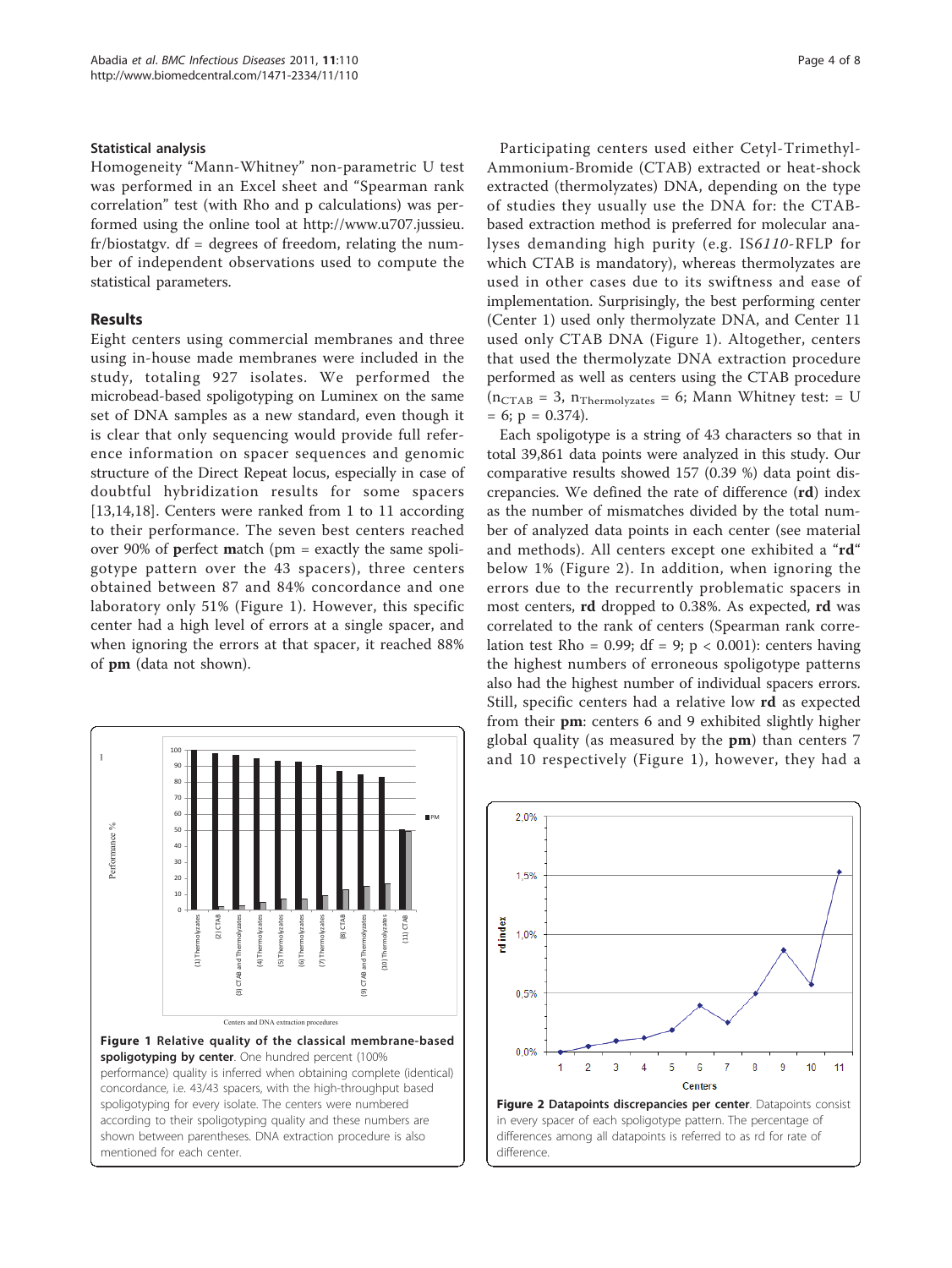higher amount of individual discrepancies (as measured by their rd, Figure [2\)](#page-3-0). This indicates that, in these centers, the mismatches were often belonging to the same spoligotype patterns. No statistical difference in the pm relatively to the use of commercial or home-made membranes was observed  $(n_{Home} = 3; n_{Commercial} = 8; Mann)$ Whitney test:  $U = 10$ ;  $p = 0.387$  i.e. non significant).

We also looked for potentially problematic spacers creating systematic mismatches in multiple centers. Spacers that were wrongly identified by the classical spoligotyping varied among centers (Figure 3). They occasionally were located adjacent one to another and part of the corresponding blocks were shared by two to three centers (see circles, for instance for spacers 40 and 41, in Figure 3). However, most problematic spacers were not generally shared. The spacer that most frequently introduced errors was spacer 39 (Figure 4) but it was not detected among 42 isolates in one specific center, likely due to a membrane production problem. When ignoring these samples, spacers most prone to introducing errors were spacers 15, 18, 14 and 40; and to a lesser extent spacers 37, 8, 26, 29, 30, 33 and 41 (Figure 4).

#### **Discussion**

We show in this study that different centers performing membrane-based spoligotyping exhibit different inter laboratory reproducibility rates ranging from 51 to 100% and most of them reaching more than 90% of quality as represented by their pm. One center had a specific detection problem of spacer 39. Ignoring the errors associated with this spacer, it reached a pm as high as the other centers. The choice of the sample was initially meant to include problematic specimens as well as sample representative of the work flow, however a separate statistical analysis between the random work flow and





hard-to-type samples was not feasible here (low effective size), hence the discrepancies reported here are upper limits and could have been lower if only random selection had occurred.

The reasons why spoligotyping errors occur can be diverse. First, DNA quality associated to the extraction procedure could be critical. In this study, however, the DNA extraction procedure did not influence the performance of the membrane-based spoligotyping. Nevertheless, we have to keep in mind that we only tested CTAB and thermolyzates and other extraction procedures were not tested. Some centers repeatedly introduced genotyping errors at multiple spacers in the same samples. Some samples may have been of inadequate quality for all spacers to be sufficiently amplified. However, this occurred both for centers using CTAB and thermolyzate DNA, confirming that factors other than extraction procedure, such as the amount of extracted DNA, inclusion of culture medium when preparing bacterial suspensions or possible culture contaminations, may have influenced PCR quality and hence modified the spoligotypes of some samples.

Regarding artisanal process of membrane production, an adequate quantity of specific probe concentrations on the membrane could sometimes be defective which would lead to the same spacer being recurrently problematic in the same center. Also, commercial membranes might experience some spacer problems so internal quality control must be done by each lab. Indeed, we have observed that in Center 11, spacer 39 was affecting the results of 42 strains. However, in other centers, such problems were not observed. We advise positive and negative controls to be included at randomly chosen positions to detect such possible membrane production problems; centers producing their own membranes should also check their production adequately before use.

Third, operator-dependent washing problems could occur on any part of the membrane so that any spacer could be wrongly scored for some isolates. Insufficient washing can lead to false positive detection of a spacer. As an example, spacers 14 or 37 were detected, although they proved to be absent. In contrast, excessive washing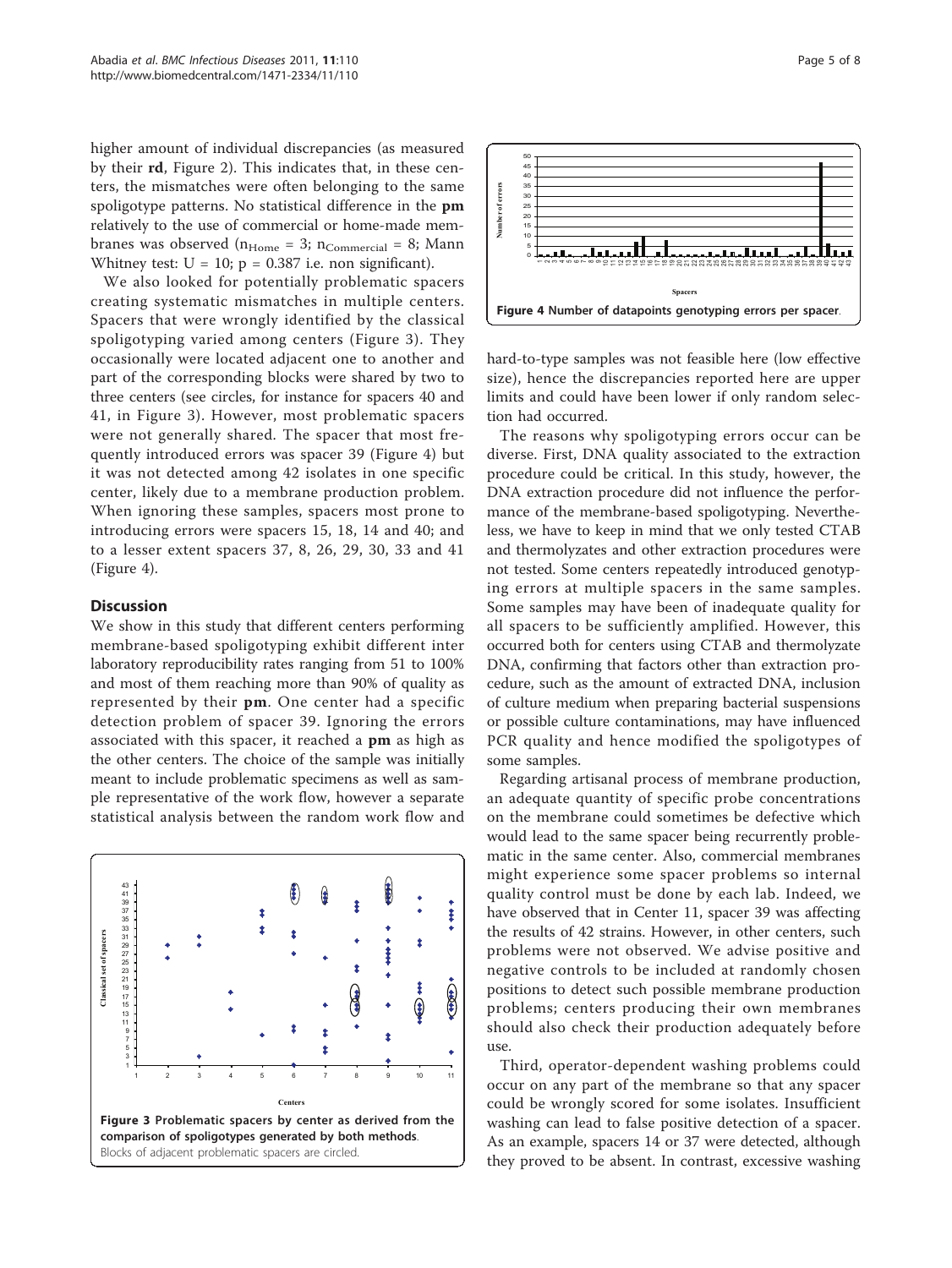will level the signals of several probes down. All centers used their membranes between 8 to 14 times which is under the limit advised by membranes' manufacturer (up to 20 times). However, this might still be too high. We advise users to always record the results with positive and negative controls included at randomly chosen positions to detect the membrane fall down in quality, and possible insufficient washes.

Fourth, there can be intrinsic problem due to the CRISPR structure in MTC: some spacers constantly provide weaker signals that make the distinction between positive and negative values more difficult. For instance, DVR next to spacer 15 (DVR26) harbors a deletion of 4 nucleotides at its 5' end as shown in highly diverse strains [[18\]](#page-6-0). Consequently, PCR primers do not hybridize properly around spacer 15 which likely leads to a lower amplification level of this spacer.

The high-throughput spoligotyping method has the advantage of being more sensitive to detect these slight variations, given the 3D nature of the immobilized probes, which provides more surface to attach more PCR products. Moreover, unspecific hybridization is removed more easily with the microbead technology, making the detection of spacer 15 possible in any sample. Contrarily, in our study, spacer 40 was detected several times by membrane-based spoligotyping, but not by the microbead-based technique (false positive on membrane).

Fifth, the hybridization reading from the film, and the transfer of this information to a digital format have to be handled manually in the membrane-based spoligotyping increasing the transcription error risk; the best procedure to reduce this risk is to have the results read in duplicate by two independent readers, to check reading mistakes and to solve potential discrepancies.

Reading errors are suppressed in the high-throughput method due to an in-house designed automatized routine, which already provides a digital file with a suggested and objective interpretation according to predefined thresholds (cut-off).

As the distribution of wrongly typed spacers is random (see additional file [1](#page-6-0)), low quality reading and transfer of results may be the major problem in the classical spoligotyping. This can be particularly misleading when errors concern spacers that are used to classify strains into genotype level. For instance, spacer 18 has been proposed to be highly informative to identify the MTC "X" clade strains, and spacer 40 to define the T2 subclade [\[8](#page-6-0)[,20\]](#page-7-0).

### Conclusions

CRISPR region genotyping in MTC, referred to as spoligotyping, revealed very useful for first line screening of epidemiological analyses and remains a robust and widely accepted genotyping method [[21](#page-7-0)[,15\]](#page-6-0). Since the

technical improvement of microbead-based versus membrane-based spoligotyping method was previously demonstrated in two independent settings, we took microbead-based method as a new standard to study retrospectively the quality of membrane-based spoligotyping results in 11 centers [[13,14](#page-6-0)]. However, sequencing will remain the unique reference method for CRISPR genomic structure in case of doubts. The performance of the membrane-based spoligotyping was shown not to be influenced by the DNA extraction procedure. Overall, a relative good performance was obtained in most centers. Even if globally reliable, we report here that membrane-based spoligotyping suffers some practical limitations which are overcome when switching to the microbead-based format. This format remains more expensive even though the higher reagents cost is partly balanced by decreased add-ons (high-throughput) and interpretation time.

A single center out of eleven had a systematic problem of membrane quality that was overlooked (non reactivity of spacer 39). This issue was due to a problem in membrane production. Other centers yielded errors slightly more frequently at spacer 15, that is known to be less amplified because of its neighboring modified CRISPR sequence around this spacer. In contrast, the increased sensitivity of the high-throughput method was validated by the proper detection of this spacer [[13,14](#page-6-0)]. Other genotyping errors by classical membrane-based spoligotyping most likely are due to variation in interpretation of weaker spots and/or transferring of data from the film to a digital file processes.

The high-throughput microbead-based method was shown to have a better sensitivity due to proper detection of some spacers that can be misinterpreted by the classical method, and a lower error rate due to automated interpretation and transcription. A new 68 spacers microbead-based spoligotyping format provides an increase in discriminatory power for Principal Genetic Group I clinical isolates, a feature that could be especially useful in South-East Asia where the East-African Indian (EAI) clade predominates [\[14](#page-6-0)].

The launch of a new Luminex device (MagPix), with a price drop, yet lower-plex, molecular diagnostics instrument (50Plex) that would be interesting for fields labs (e.g. without requirement of air conditioning) could facilitate the spreading of spoligotyping; however this will only happen if routine utilization (through a concomitant drop in reagents prices) is done within acceptable cost limits for public health and an improved quality of service.

#### Financial Competing interests

EA, JZ, GR and CS declare that they never received any direct financial support by the Luminex Corp. or Luminex BV companies as well as no staff support was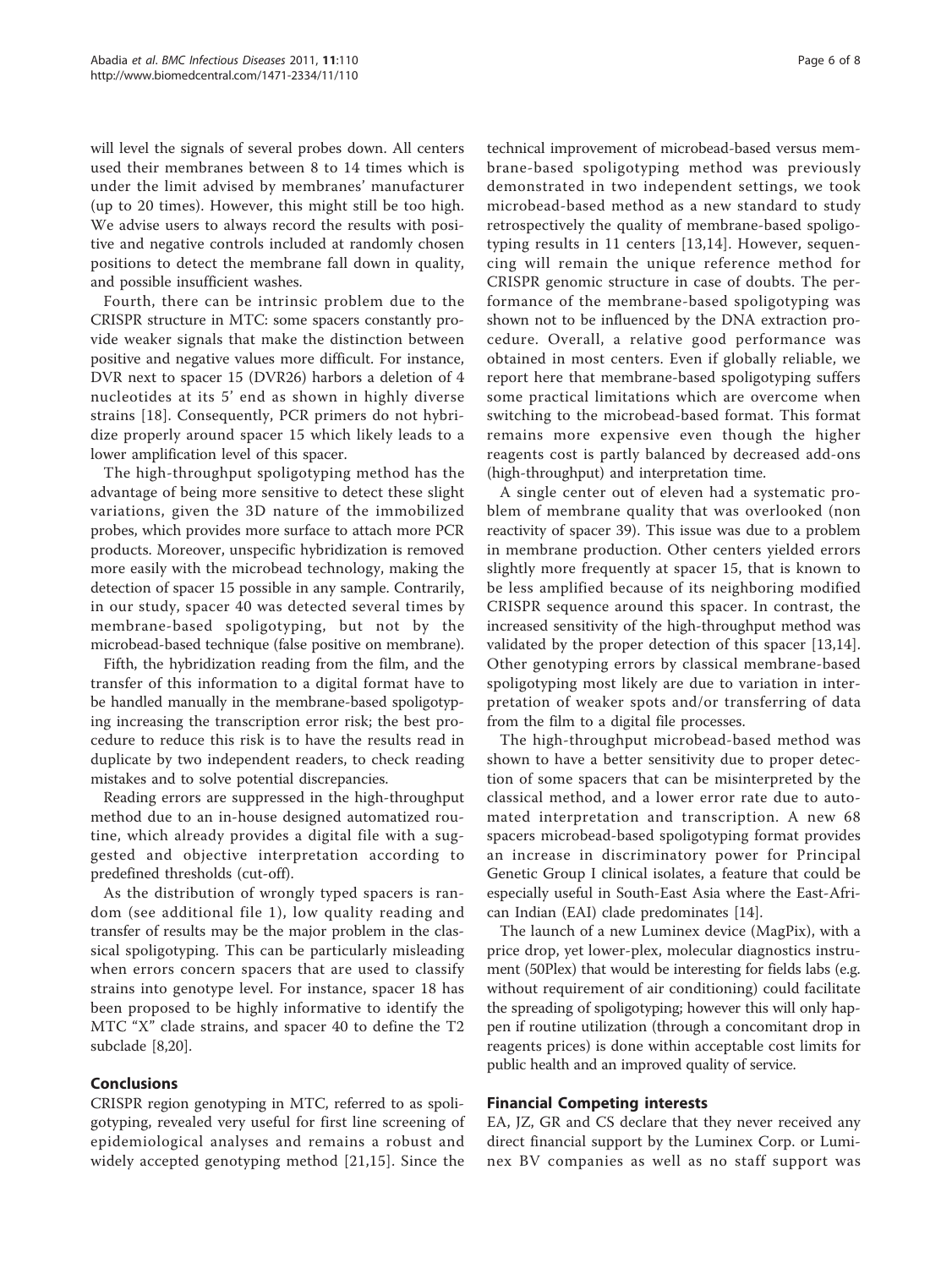<span id="page-6-0"></span>provided by Luminex Corp. nor Luminex BV to perform this study.

## Additional material

[Additional file 1: C](http://www.biomedcentral.com/content/supplementary/1471-2334-11-110-S1.PDF)enter's distribution of problematic spacers. This file highlights the problematic spacers shared by several centers (lines).

#### Acknowledgements

This study was supported by the ''Excellency Chair in microbiology of the University Paris-Sud'' granted to CS in September 2007 through a PhD (JZ) and a postdoctoral grant (EA). EA is a senior mycobacteriology scientist of the IVIC (Instituto Venezolano de Investigaciones Científicas, Caracas, Venezuela). The work done at Institut Pasteur de Guadeloupe was partially supported by United States National Institutes of Health - grant R01LM009731. JZ was a PhD fellow of the Université Paris-Sud through the ''Ecole Doctorale Gènes Génomes Cellules''. We are grateful to François Topin, Luminex BV, The Netherlands, and to Luminex Corporation, Austin, Texas for their support. Gilson S.A.S, Villiers-le-Bel, France, is also acknowledged for providing automated multi-pipettes.

#### Author details

1 Institute of Genetics and Microbiology UMR8621, CNRS Université Paris-Sud 11 Universud, Campus d'Orsay, F-91405 Orsay-Cedex, France. <sup>2</sup>Instituto Nacional de Enfermedades Infecciosas ANLIS Carlos Malbrán, Vélez Sarsfield 563, 1281 Buenos Aires, Argentina. <sup>3</sup>National Institute for Public Health and the Environment, Bilthoven, The Netherlands. <sup>4</sup>EA 3964 Université Paris-Diderot & Microbiology Laboratory, Bichat-Claude Bernard Hospital AP-HP, Paris, France. <sup>5</sup>Mycobacteriology Unit, Prince Leopold Institute of Tropical Medicine, 155 National Straat, 200 Antwerp, Belgium. <sup>6</sup>Laboratory of Molecular Biology applied to Mycobacteria, Oswaldo Cruz Institute, Rio de Janeiro, Brazil. <sup>7</sup>National Reference Centre of Tuberculosis and Mycobacteria, Scientific Institute of Public Health, Brussels, Belgium. <sup>8</sup>Unité des Mycobactéries, Institut Pasteur de Madagascar, Antananarivo, Madagascar. <sup>9</sup>Servicio de Microbiología Clínica y Enfermedades Infecciosas, Hospital<br>Gregorio Marañón, Madrid, Spain. <sup>10</sup>CIBER Enfermedades Respiratorias (CIBERES), Spain. 11Department of Comparative Medicine, King Faisal Specialist Hospital and Research Center, Riyadh, Saudi Arabia. <sup>12</sup>Unité de la Tuberculose et des Mycobactéries - WHO Supranational TB Reference Laboratory, Institut Pasteur de Guadeloupe, Abymes, Guadeloupe. <sup>13</sup>Dipartimento di Patologia Sperimentale Biotecnologie Mediche Infettivologia ed Epidemiologia, Università di Pisa, I-56127 Pisa, Italy. <sup>4</sup>Regional Reference Center for Mycobacteria, Careggi Hospital, viale Morgagni 85, 50134 Firenze, Italy. <sup>15</sup>Department of Pulmonary Diseases and Department of Microbiology, Radboud University Nijmegen, P.O. Box 9101,<br>6500 HB Nijmegen, The Netherlands. <sup>16</sup>Unité de Génétique Mycobactérienne, Institut Pasteur, 25-28 rue du Dr. Roux, F-75724 Paris-Cedex 15, France.

#### Authors' contributions

EA and JZ performed and analyzed the microbead-based spoligotypes, VR, KK, RR, LR, HMG, AR, PS, MFD, KS, MH, VR, MH, DGV, SAAN, NR, CG, ET, DvS, participated in sample recruitment and performed membrane-based spoligotyping in their respective laboratories, GR performed the Statistical analyses, CS conceived and coordinated the study, EA, GR and CS wrote the manuscript. LR, VR, DvS, DGV contributed to the manuscript revision and all authors approved the final version of the manuscript.

#### Competing interests

The authors declare that they have no competing interests.

Received: 18 October 2010 Accepted: 28 April 2011 Published: 28 April 2011

#### References

Haft DH, Selengut J, Mongodin EF, Nelson KE: [A guild of 45 CRISPR](http://www.ncbi.nlm.nih.gov/pubmed/16292354?dopt=Abstract)[associated \(Cas\) protein families and multiple CRISPR/Cas subtypes exist](http://www.ncbi.nlm.nih.gov/pubmed/16292354?dopt=Abstract) [in prokaryotic genomes.](http://www.ncbi.nlm.nih.gov/pubmed/16292354?dopt=Abstract) PLoS Comput Biol 2005, 1(6):e60.

- 2. Barrangou R, Fremaux C, Deveau H, Richards M, Boyaval P, Moineau S, Romero DA, Horvath P: [CRISPR provides acquired resistance against](http://www.ncbi.nlm.nih.gov/pubmed/17379808?dopt=Abstract) [viruses in prokaryotes.](http://www.ncbi.nlm.nih.gov/pubmed/17379808?dopt=Abstract) Science 2007, 315(5819):1709-1712.
- 3. Makarova KS, Grishin NV, Shabalina SA, Wolf YI, Koonin EV: [A putative RNA](http://www.ncbi.nlm.nih.gov/pubmed/16545108?dopt=Abstract)[interference-based immune system in prokaryotes: computational analysis](http://www.ncbi.nlm.nih.gov/pubmed/16545108?dopt=Abstract) [of the predicted enzymatic machinery, functional analogies with eukaryotic](http://www.ncbi.nlm.nih.gov/pubmed/16545108?dopt=Abstract) [RNAi, and hypothetical mechanisms of action.](http://www.ncbi.nlm.nih.gov/pubmed/16545108?dopt=Abstract) Biol Direct 2006, 1:7.
- 4. Marraffini LA, Sontheimer EJ: [Invasive DNA, chopped and in the CRISPR.](http://www.ncbi.nlm.nih.gov/pubmed/19523896?dopt=Abstract) Structure 2009, 17(6):786-788.
- 5. Groenen PM, Bunschoten AE, van Soolingen D, van Embden JD: [Nature of](http://www.ncbi.nlm.nih.gov/pubmed/7934856?dopt=Abstract) [DNA polymorphism in the direct repeat cluster of](http://www.ncbi.nlm.nih.gov/pubmed/7934856?dopt=Abstract) Mycobacterium tuberculosis[; application for strain differentiation by a novel typing](http://www.ncbi.nlm.nih.gov/pubmed/7934856?dopt=Abstract) [method.](http://www.ncbi.nlm.nih.gov/pubmed/7934856?dopt=Abstract) Mol Microbiol 1993, 10(5):1057-1065.
- van Soolingen D, Qian L, de Haas PE, Douglas JT, Traore H, Portaels F, Qing HZ, Enkhsaikan D, Nymadawa P, van Embden JD: [Predominance of a](http://www.ncbi.nlm.nih.gov/pubmed/8586708?dopt=Abstract) single genotype of Mycobacterium tuberculosis [in countries of east Asia.](http://www.ncbi.nlm.nih.gov/pubmed/8586708?dopt=Abstract) J Clin Microbiol 1995, 33(12):3234-3238.
- 7. Kamerbeek J, Schouls L, Kolk A, van Agterveld M, van Soolingen D, Kuijper S, Bunschoten A, Molhuizen H, Shaw R, Goyal M, et al: [Simultaneous detection and strain differentiation of](http://www.ncbi.nlm.nih.gov/pubmed/9157152?dopt=Abstract) Mycobacterium tuberculosis [for diagnosis and epidemiology.](http://www.ncbi.nlm.nih.gov/pubmed/9157152?dopt=Abstract) J Clin Microbiol 1997, 35(4):907-914.
- 8. Brudey K, Driscoll J, Rigouts L, Prodinger WM, Gori A, Al-Hajoj SAM, Allix C, Aristimuno L, Arora J, Baumanis V, et al: [Mycobacterium tuberculosis](http://www.ncbi.nlm.nih.gov/pubmed/16519816?dopt=Abstract) [complex genetic diversity: mining the fourth international spoligotyping](http://www.ncbi.nlm.nih.gov/pubmed/16519816?dopt=Abstract) [database \(SpolDB4\) for classification, Population Genetics, and](http://www.ncbi.nlm.nih.gov/pubmed/16519816?dopt=Abstract) [Epidemiology.](http://www.ncbi.nlm.nih.gov/pubmed/16519816?dopt=Abstract) BMC Microbiol 2006, 6(6):23.
- 9. Mokrousov I, Limeschenko E, Vyazovaya A, Narvskaya O: [Corynebacterium](http://www.ncbi.nlm.nih.gov/pubmed/17431853?dopt=Abstract) diphtheriae [spoligotyping based on combined use of two CRISPR loci.](http://www.ncbi.nlm.nih.gov/pubmed/17431853?dopt=Abstract) Biotechnol J 2007, 2(7):901-906.
- 10. Gori A, Esposti A, Bandera A, Mezzetti M, Sola C, Marchetti G, Ferrario G, Salerno F, Goyal M, Diaz R, et al: [Comparison between spoligotyping and](http://www.ncbi.nlm.nih.gov/pubmed/16038791?dopt=Abstract) IS6110 [restriction fragment length polymorphisms in molecular](http://www.ncbi.nlm.nih.gov/pubmed/16038791?dopt=Abstract) [genotyping analysis of](http://www.ncbi.nlm.nih.gov/pubmed/16038791?dopt=Abstract) Mycobacterium tuberculosis strains. Mol Cell Probes 2005, 19(4):236-244.
- 11. Supply P, Allix C, Lesjean S, Cardoso-Oelemann M, Rusch-Gerdes S, Willery E, Savine E, de Haas P, van Deutekom H, Roring S, et al: [Proposal for](http://www.ncbi.nlm.nih.gov/pubmed/17005759?dopt=Abstract) Standardization [of Optimized Mycobacterial Interspersed Repetitive](http://www.ncbi.nlm.nih.gov/pubmed/17005759?dopt=Abstract) [Unit-Variable-Number Tandem Repeat Typing of](http://www.ncbi.nlm.nih.gov/pubmed/17005759?dopt=Abstract) Mycobacterium [tuberculosis](http://www.ncbi.nlm.nih.gov/pubmed/17005759?dopt=Abstract). J Clin Microbiol 2006, 44(12):4498-4510.
- 12. Kremer K, van Soolingen D, Frothingham R, Haas WH, Hermans PW, Martin C, Palittapongarnpim P, Plikaytis BB, Riley LW, Yakrus MA, et al: [Comparison of methods based on different molecular epidemiological](http://www.ncbi.nlm.nih.gov/pubmed/10405410?dopt=Abstract) markers for typing of [Mycobacterium tuberculosis](http://www.ncbi.nlm.nih.gov/pubmed/10405410?dopt=Abstract) complex strains: [interlaboratory study of discriminatory power and reproducibility.](http://www.ncbi.nlm.nih.gov/pubmed/10405410?dopt=Abstract) J Clin Microbiol 1999, 37(8):2607-2618.
- 13. Cowan LS, Diem L, Brake MC, Crawford JT: [Transfer of a](http://www.ncbi.nlm.nih.gov/pubmed/14715809?dopt=Abstract) Mycobacterium tuberculosis [genotyping method, Spoligotyping, from a reverse line-blot](http://www.ncbi.nlm.nih.gov/pubmed/14715809?dopt=Abstract) [hybridization, membrane-based assay to the Luminex multianalyte](http://www.ncbi.nlm.nih.gov/pubmed/14715809?dopt=Abstract) [profiling system.](http://www.ncbi.nlm.nih.gov/pubmed/14715809?dopt=Abstract) J Clin Microbiol 2004, 42(1):474-477.
- 14. Zhang J, Abadia E, Refregier G, Tafaj S, Boschiroli ML, Guillard B, Andremont A, Ruimy R, Sola C: [Mycobacterium tuberculosis](http://www.ncbi.nlm.nih.gov/pubmed/19959631?dopt=Abstract) complex [CRISPR genotyping: improving efficiency, throughput and discriminative](http://www.ncbi.nlm.nih.gov/pubmed/19959631?dopt=Abstract) power of 'spoligotyping' [with new spacers and a microbead-based](http://www.ncbi.nlm.nih.gov/pubmed/19959631?dopt=Abstract) [hybridization assay.](http://www.ncbi.nlm.nih.gov/pubmed/19959631?dopt=Abstract) J Med Microbiol 2009, 59:285-294.
- 15. Filliol I, Driscoll JR, van Soolingen D, Kreiswirth BN, Kremer K, Valetudie G, Dang DA, Barlow R, Banerjee D, Bifani PJ, et al: [Snapshot of moving and](http://www.ncbi.nlm.nih.gov/pubmed/12734235?dopt=Abstract) expanding clones of [Mycobacterium tuberculosis](http://www.ncbi.nlm.nih.gov/pubmed/12734235?dopt=Abstract) and their global [distribution assessed by spoligotyping in an international study.](http://www.ncbi.nlm.nih.gov/pubmed/12734235?dopt=Abstract) J Clin Microbiol 2003, 41(5):1963-1970.
- 16. Ferdinand S, Valetudie G, Sola C, Rastogi N: [Data mining of](http://www.ncbi.nlm.nih.gov/pubmed/15380552?dopt=Abstract) Mycobacterium tuberculosis [complex genotyping results using mycobacterial](http://www.ncbi.nlm.nih.gov/pubmed/15380552?dopt=Abstract) [interspersed repetitive units validates the clonal structure of](http://www.ncbi.nlm.nih.gov/pubmed/15380552?dopt=Abstract) [spoligotyping-defined families.](http://www.ncbi.nlm.nih.gov/pubmed/15380552?dopt=Abstract) Res Microbiol 2004, 155(8):647-654.
- 17. Tanaka MM, Francis AR: [Detecting emerging strains of tuberculosis by](http://www.ncbi.nlm.nih.gov/pubmed/17015836?dopt=Abstract) [using spoligotypes.](http://www.ncbi.nlm.nih.gov/pubmed/17015836?dopt=Abstract) Proceedings of the National Academy of Sciences of the United States of America 2006, 103(41):15266-15271.
- 18. van Embden JDA, van Gorkom T, Kremer K, Jansen R, van der Zeijst BAM, Schouls LM: [Genetic variation and evolutionary origin of the Direct](http://www.ncbi.nlm.nih.gov/pubmed/10762237?dopt=Abstract) repeat locus of [Mycobacterium tuberculosis](http://www.ncbi.nlm.nih.gov/pubmed/10762237?dopt=Abstract) complex bacteria. J Bacteriol 2000, 182:2393-2401.